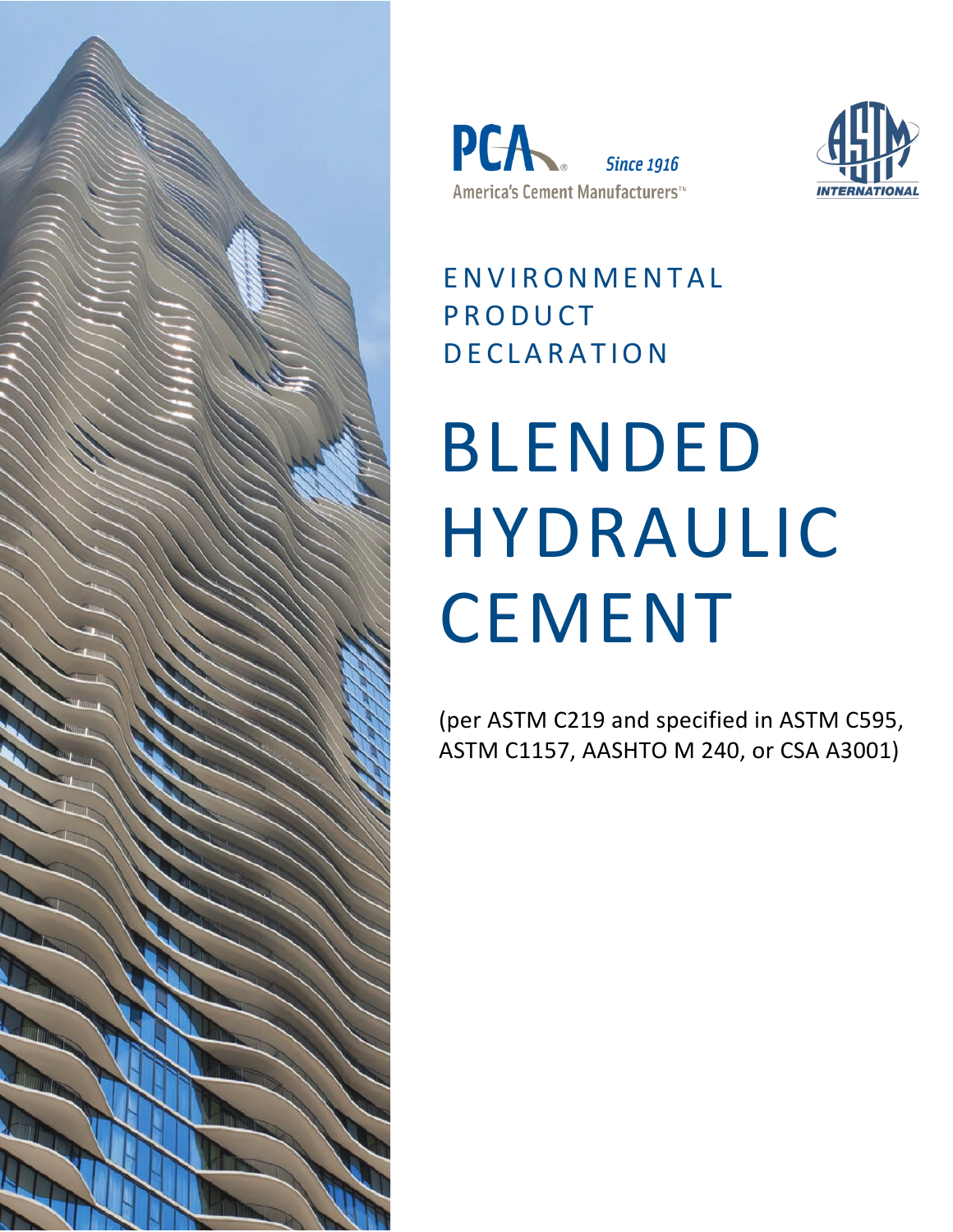



# ASTM Certification page

This document is a Type III industry-average Environmental Product Declaration (EPD) covering Blended hydraulic cements produced in the United States (US) by Portland Cement Association (PCA) members. The results of the underlying LCA are computed with the *North American (N.A.) version of the Global Cement and Concrete Association's (GCCA) Industry EPD tool for cement and concrete* [4]. This tool and the underlying LCA model and database have been previously verified to conform to the prevailing sub-product category rule (PCR) [11], ISO 21930:2017 (the core PCR) [10] as well as ISO 14025:2006 [7] and ISO 14040/44:2006 Amd: 2020 LCA standards [8], [9].

This EPD is certified by ASTM to conform to the Sub-Product Category Rule (PCR) referenced below, as well as to the requirements of ISO 14025 and ISO 21930.

|                           | <b>Portland Cement Association</b>                        |  |
|---------------------------|-----------------------------------------------------------|--|
|                           | 5420 Old Orchard Road                                     |  |
| <b>DECLARATION HOLDER</b> | Skokie, IL, USA                                           |  |
|                           | 60077-1083                                                |  |
|                           | www.cement.org                                            |  |
| <b>DECLARATION NUMBER</b> | <b>EPD 193</b>                                            |  |
| PRODUCT GROUP AND NAME    | Cement, UN CPC 3744                                       |  |
| <b>DECLARED PRODUCT</b>   | Blended Hydraulic cement(s) as a category product         |  |
| <b>REFERENCE PCR</b>      | NSF Product Category Rule for Preparing an                |  |
|                           | Environmental Product Declaration for Portland, Blended   |  |
|                           | Hydraulic, Masonry, Mortar, and Plastic (Stucco) Cements. |  |
|                           | V3.1, September 2020.                                     |  |
|                           | <b>ASTM International</b>                                 |  |
|                           | 100 Barr Harbor Drive                                     |  |
| <b>PROGRAM OPERATOR</b>   | West Conshohocken, PA, USA                                |  |
|                           | 19428-2959                                                |  |
|                           | www.astm.org                                              |  |
| <b>DATE OF ISSUE</b>      | 03-12-2021                                                |  |
| <b>PERIOD OF VALIDITY</b> | 03-12-2021-03-12-2026                                     |  |
|                           | The EPD results are computed using the N.A. version of    |  |
| <b>NOTES</b>              | <b>GCCA Industry EPD tool for Cement and Concrete</b>     |  |
|                           | (https://concrete-epd-tool.org).                          |  |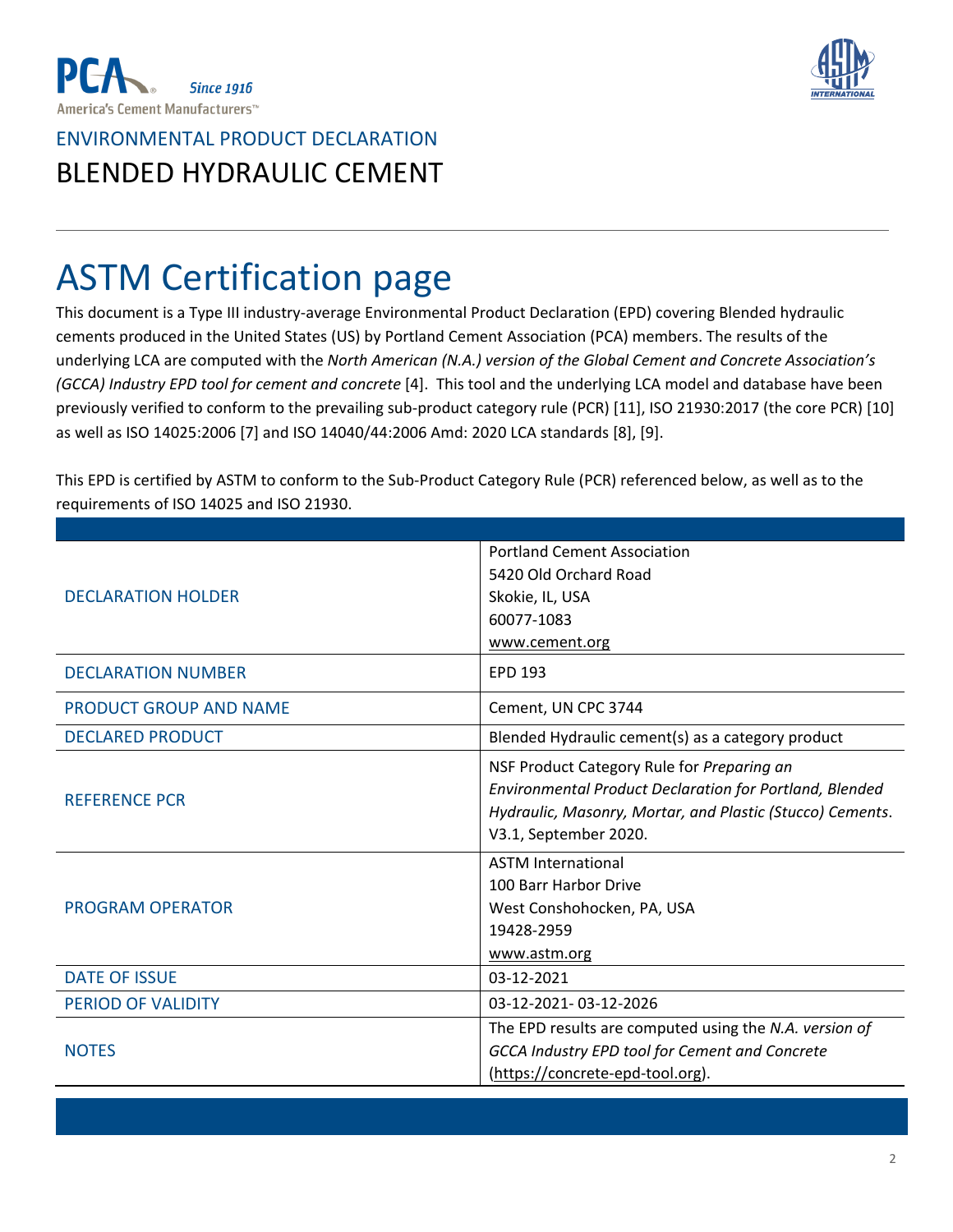



#### EPD VERIFICATION

This EPD has been certified by an independent, external verifier in accordance with ISO 14025.

ethyst Bevike

Tim Brooke ASTM International

Date verified

Thomas P. Gloria, Ph. D. Industrial Ecology Consultants Date verified

## Product description and applicable standards

The product under evaluation is blended hydraulic cement as defined by ASTM C219 and specified in ASTM C595, ASTM C1157, AASHTO M 240 or CSA A3001.

A hydraulic cement consisting of two or more inorganic constituents (at least one of which is not portland cement *or portland cement clinker) which separately or in combination contribute to the strength gaining properties of the cement, (made with or without other constituents, processing additions and functional additions, by intergrinding or other blending). (ASTM C219)*

As a category, blended cement types are identified by their proportional constituents, such as:

*Type IP* (ASTM C595) — Portland-pozzolan cement is a hydraulic cement in which the pozzolan constituent is up to 40 % by mass of the blended cement.

*Type IS* (ASTM C595) — is a hydraulic cement in which the slag constituent is up to 95 % by mass of the blended cement. Portland blast-furnace slag cement with a slag content equal to or exceeding 70 % by mass, is permitted to contain hydrated lime.

*Type IL* (ASTM C595) —Portland-limestone cement shall be a hydraulic cement in which the limestone content is more than 5 % but less than or equal to 15 % by mass of the blended cement.

*Type IT* (ASTM C595) —Ternary blended cement shall be a hydraulic cement consisting of an intimate and uniform blend produced either by intergrinding, by blending, or a combination of intergrinding, and blending Portland cement clinker or Portland cement with (1) two different pozzolans, (2) slag and a pozzolan, (3) a pozzolan and a limestone, or (4) a slag and a limestone. Ternary blended cement Type IT(S≥70) shall have a maximum limestone content of 15 % by mass and is permitted to contain hydrated lime. All other ternary blended cements shall have a maximum pozzolan content of 40 % by mass of the blended cement, a maximum limestone content of 15 % by mass of the blended cement, and the total content of pozzolan, limestone, and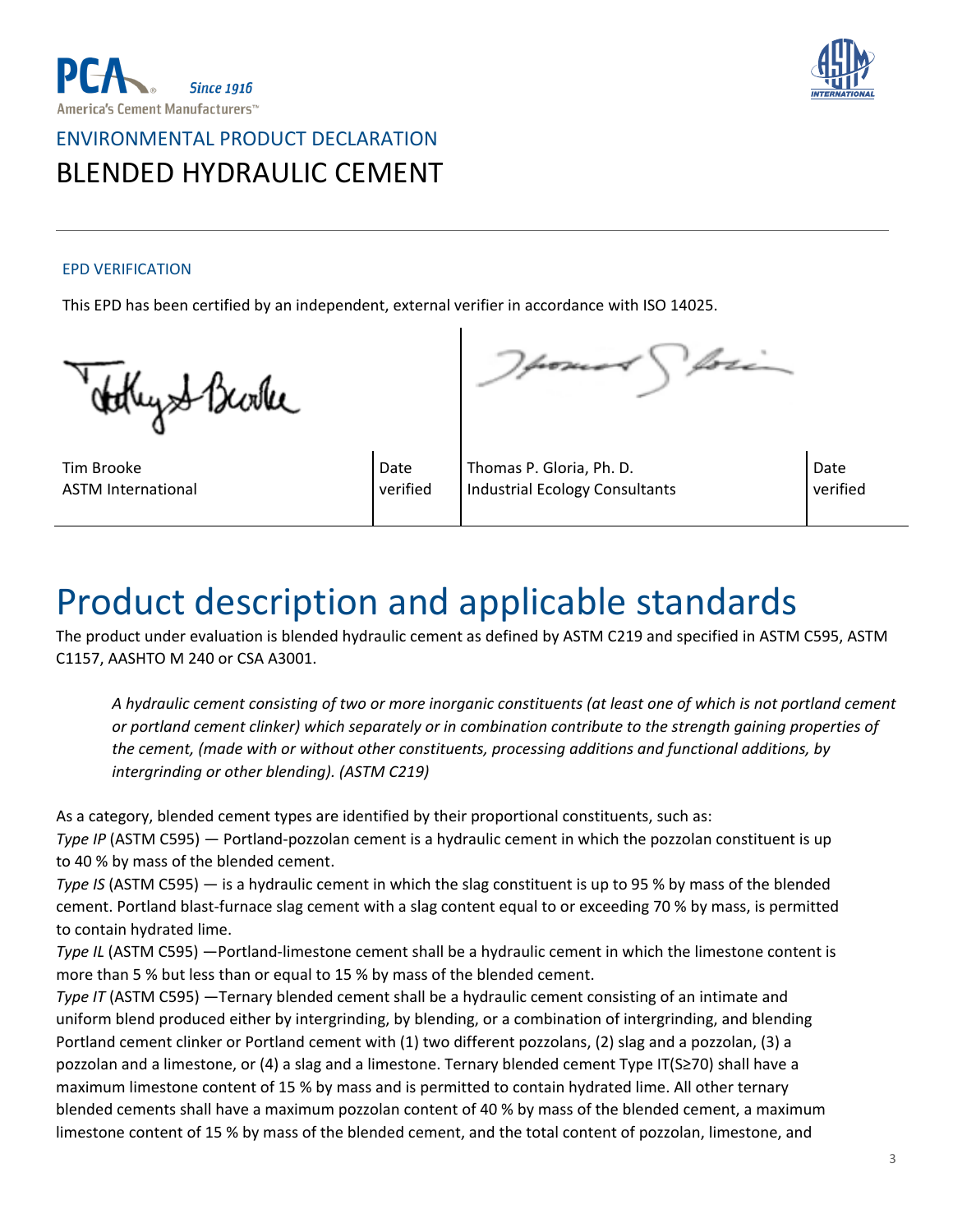



slag shall be less than 70 % by mass of the blended cement. Any slag, pozzolan, or limestone used as ingredient in Portland cement used to manufacture a blended cement shall be included in the total amount of those materials.

All cement products are composed of specific combinations of calcium, silica, iron and alumina and small amounts of additives to achieve a desired profile of properties (e.g., strength, color). Clinker, the principle intermediate manufactured product within cement production, is typically produced from a combination of ingredients, including limestone (for calcium), coupled with smaller quantities of materials such as clay, iron ore, and sand (as sources of alumina, iron, and silica, respectively). So common are these building blocks that a wide variety of raw materials are suitable sources, and some sources, such clay and fly ash, may provide multiple chemical components. Cement plants are increasingly turning to industrial byproducts that otherwise would be discarded, once completing detailed analyses to determine the effects of using a byproduct on the manufacturing process, cement performance and facility emissions.

The U.S. industry average blended hydraulic cement, as found by this study, is 70.7% clinker by weight. Table 1 describes the cement's composition by specific material resources.

| Cement Ingredients <sup>a</sup>    | Portion of cement product (by weight) |
|------------------------------------|---------------------------------------|
| Clinker                            | 70.7%                                 |
| Slag                               | 10.7%                                 |
| Gypsum                             | 5.4%                                  |
| Uncalcined limestone               | 6.1%                                  |
| Fly ash                            | 6.0%                                  |
| Other (e.g., anydrites, pozzolans) | $<$ 1.0% each                         |

#### Table 1. Material composition of the U.S. industry average blended hydraulic cement

\* It should be noted that while all blended hydraulic cement products contain (in-part) clinker and gypsum, the remaining composition may include one or more other materials. The average cement production data computed for this EPD represents the weighted average use of all materials by all participating plants. The data should not be interpreted to mean that all blended cement products contain all of the ingredients listed in this table nor in the ratios presented.

#### Applicable Standards:

ASTM C595 / C595M – 20 Standard Specification for Blended Hydraulic Cements. ASTM C1157 / C1157M – 20 Standard Performance Specification for Hydraulic Cement.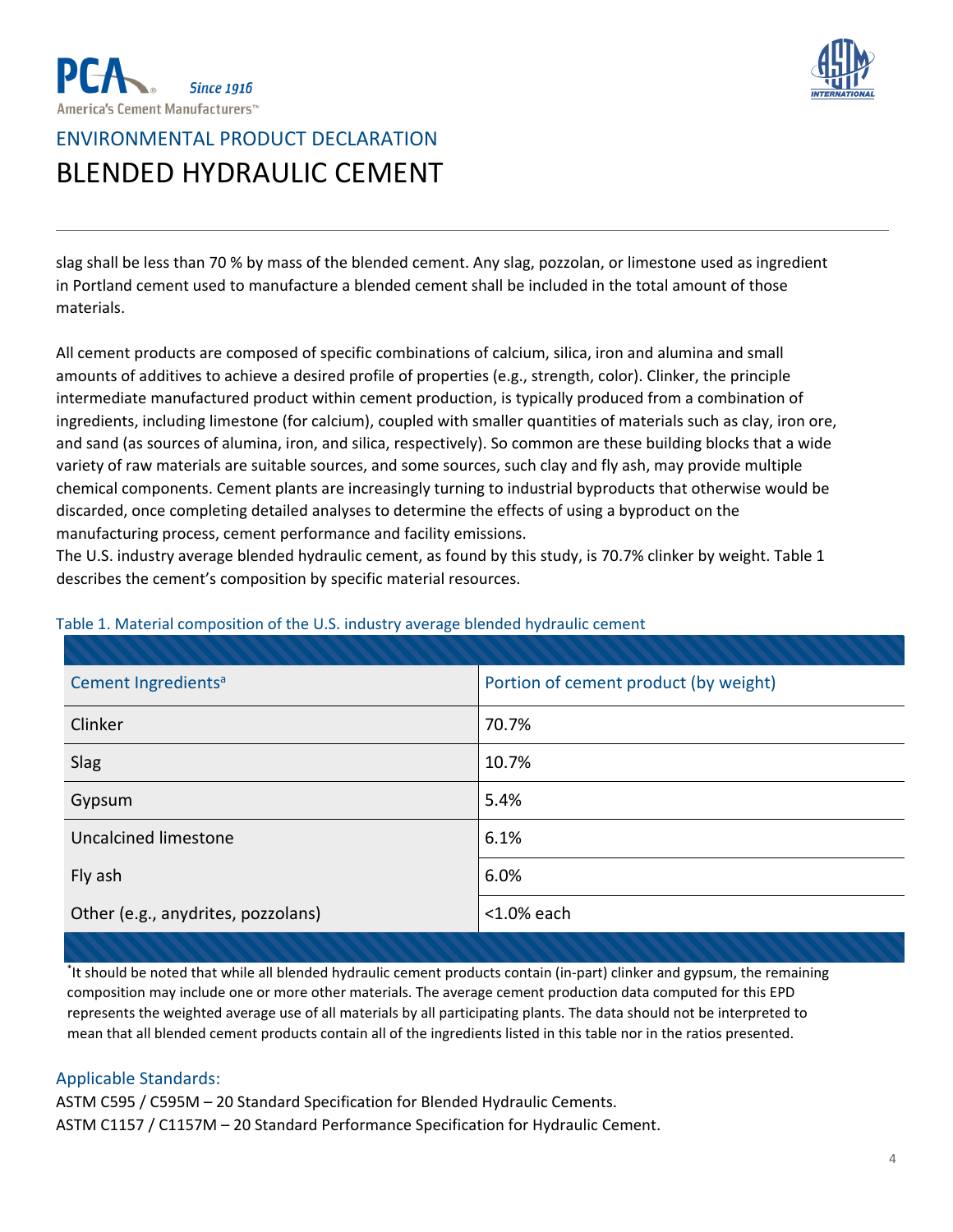



AASHTO M 240M/M 240-20 Standard Specification for Blended Hydraulic Cement (ASTM C595/C595M-20). CSA A3001 – 13 Cementitious materials for use in concrete.

## Declared unit

The declared unit for this study is the production of one metric ton (1 t) of blended hydraulic cement awaiting delivery to a customer. The cement is either packaged and stored on pallets or housed unpackaged in silos and ready for bulk transport.

# System boundary

#### Life cycle stages

This EPD describes blended hydraulic cement production from cradle-to-gate, as depicted in Figure 1. This includes all modules (A1-A3) of the Production stage, as defined by the PCR. Specifically, Production stage modules capture the following aspects of the life cycle:

- Extraction and processing of raw materials and packaging used to produce cement (A1);
- Transportation of raw materials and packaging from source to cement production site (A2);
- Consumption of energy and water required to produce cement (A3);
- Emissions and wastes generated from producing cement(A3);
- Transportation of wastes from cement production to end-of-life (A3); and
- End-of-life of wastes generated during cement production (A3).

The Construction, Use and End-of-life stages are excluded from the scope of the PCR and therefore from the impact data provided by this EPD.

#### Exclusions and cut-off criteria

Several items are excluded from the foreground life cycle inventories (LCIs) used in the LCA. These relate specifically to operations at cement production plants:

*Capital equipment and infrastructure.* These are expected to contribute negligibly (<1%) to the total impact of cement production given the long lifetime of these items and high output of cement over this period.

*Personnel-related activities*, such as travel, furniture and office supplies. (Energy and water use related to on-site office operations, such as company management and sales activities, are included.)

These two categories of items are included in upstream processes (e.g., electricity generation) where they are captured in the background data used in the LCA underlying GCCA Industry EPD tool.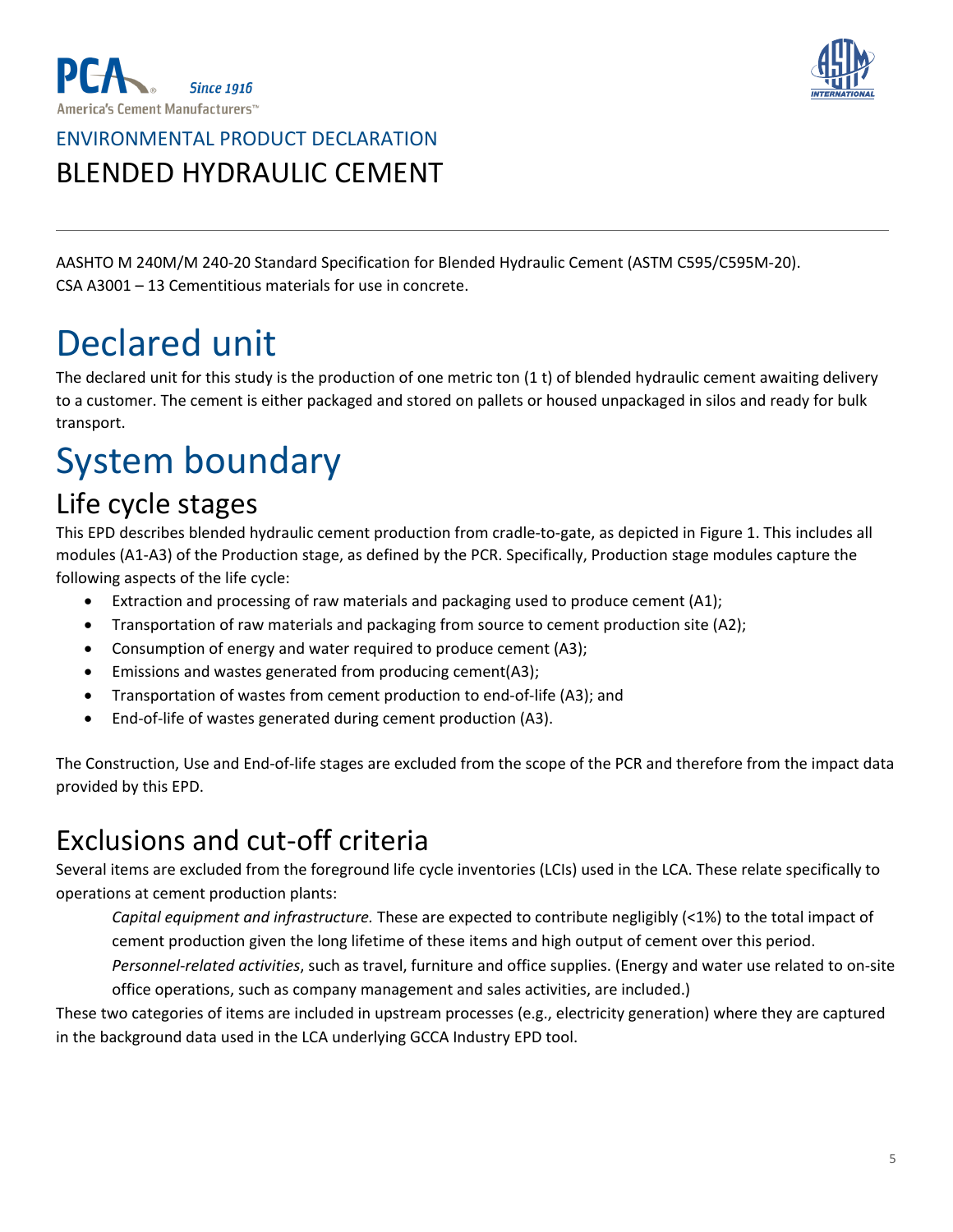





Figure 1. Boundary of the industry-average cement production processes.

### Allocation approach

Allocation of inventory flows and subsequently environmental impact is relevant when assets are shared between product systems. The allocation method prescribed by the PCR is applied in the underlying LCA. The sub-category PCR recognizes fly ash, furnace bottom ash, bypass dust, mill scale, polluted soils, spent catalyst, aluminum oxide waste, silica fume, granulated blast furnace slag, iron rich waste, cement kiln dust (CKD), flue gas desulfurization (FGD) gypsum, calcium fluoride rich waste and postconsumer gypsum as recovered materials and thus, the environmental impacts allocated to these materials are limited to the treatment and transportation required to use as a cement material input. Further, used tires, plastics, solvents, used oil and oily waste, coal/carbon waste, roofing asphalt, household refusederived waste, non-hazardous liquid waste, industrial sludge, and agricultural waste are considered non-renewable and/or renewable secondary fuels. Only the materials, water, energy, emissions, and other elemental flows associated with reprocessing, handling, sorting and transportation from the point of the generating industrial process to their use in the production process are considered. All emissions from combustion at the point of use are considered. For coproducts, no credit is considered, and no allocation is applied. See the *LCA model and LCA database* reports of the of the *N.A. version of GCCA's Industry Tool for EPDs of cement and concrete* for more information [4], [5].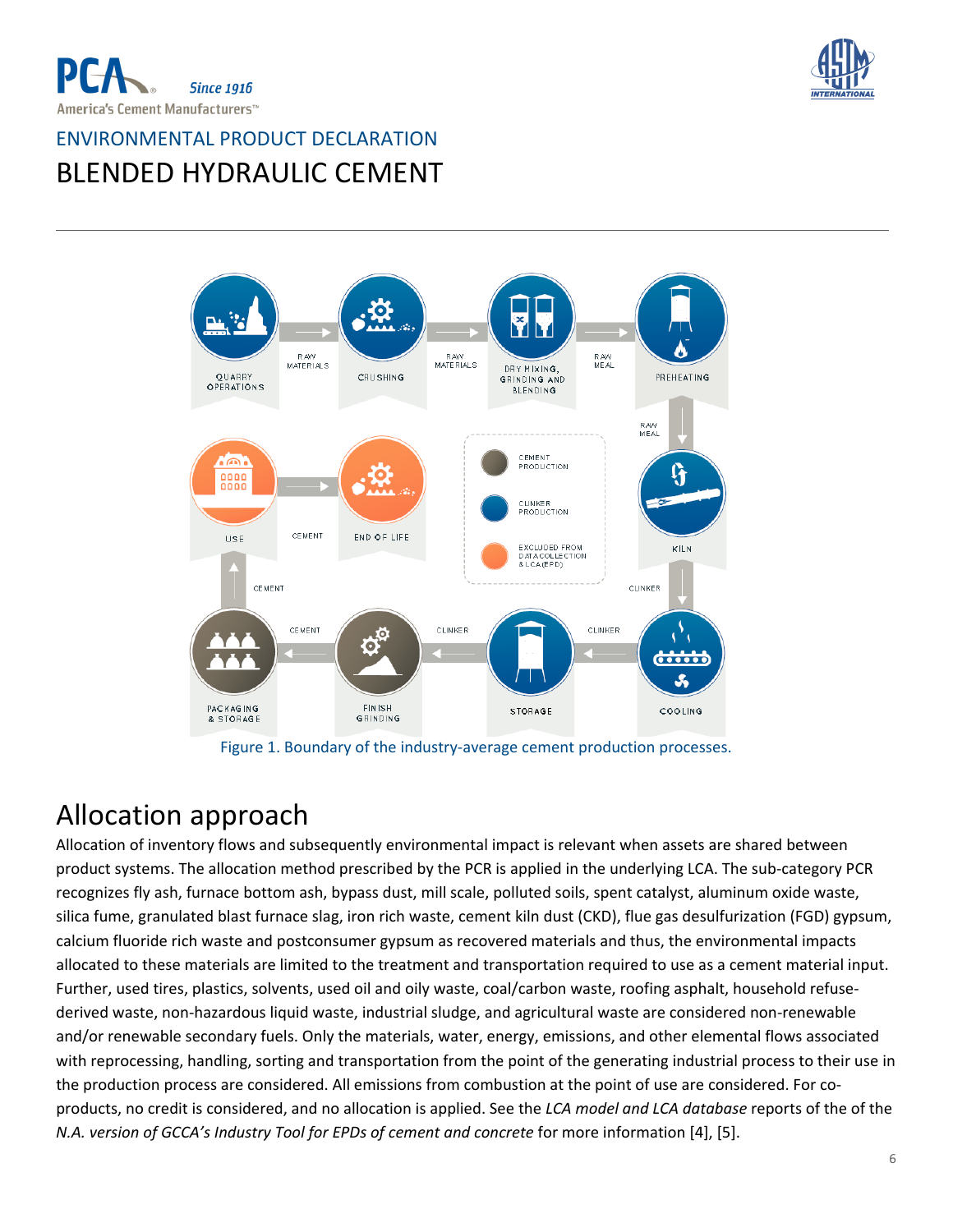



# Data Quality Requirements and Assessment Technology Coverage

The life cycle impact assessment (LCIA) results presented in this EPD are calculated using an industry-average LCI of US PCA members producing blended hydraulic cement. The LCI is assembled with data shared by PCA members through a survey process carried out in 2020, representing 2019 operations. Primary (gate-to-gate activity) data were collected for limestone quarrying, clinker production and blended hydraulic cement manufacture. Data collection and aggregation methods are described in the *Portland Cement Association Life Cycle Inventory Summary Report*, February 2021 [3].

It is estimated that the US cement industry produced 2,000,000 metric tons of blended hydraulic cements [13]. The LCI captures [1](#page-6-0),637,140 metric tons of blended cements (as reported by 22 plants) or 80% of total US production<sup>1</sup>.

Clinker, the main ingredient in cement production, can be produced using one of a number of technologies, or a combination of these technologies. The blended cement described by this EPD is produced under the profile of clinker production technologies shown in Table 2. A total of 53,141,130 metric tons of clinker are represented by the overall average industry dataset. It is estimated that in 2019 78,000,000 metric tons of clinker was produced in the US and hence, the plant sample represents about 68% of all US clinker production [13]. The plant average raw meal to clinker ratio is 1.59. The average total renewable and non-renewable primary energy required to produce a metric ton of clinker was calculated to be 3.88 GJ on a lower heating value basis.

| Clinker production technology                                 | Percent of cement produced by clinker technology |
|---------------------------------------------------------------|--------------------------------------------------|
| Dry with preheater and precalciner                            | 88.5%                                            |
| Dry with preheater                                            | 3.1%                                             |
| Long dry                                                      | 5.3%                                             |
| Wet                                                           | 0.6%                                             |
| Other (other technology or a combination of technologies) $1$ | 2.4%                                             |

#### Table 2. Clinker production technologies applied in the making of the portland cement described by this EPD.

<span id="page-6-0"></span><sup>1</sup> PCA membership does not represent all cement companies operating in the USA.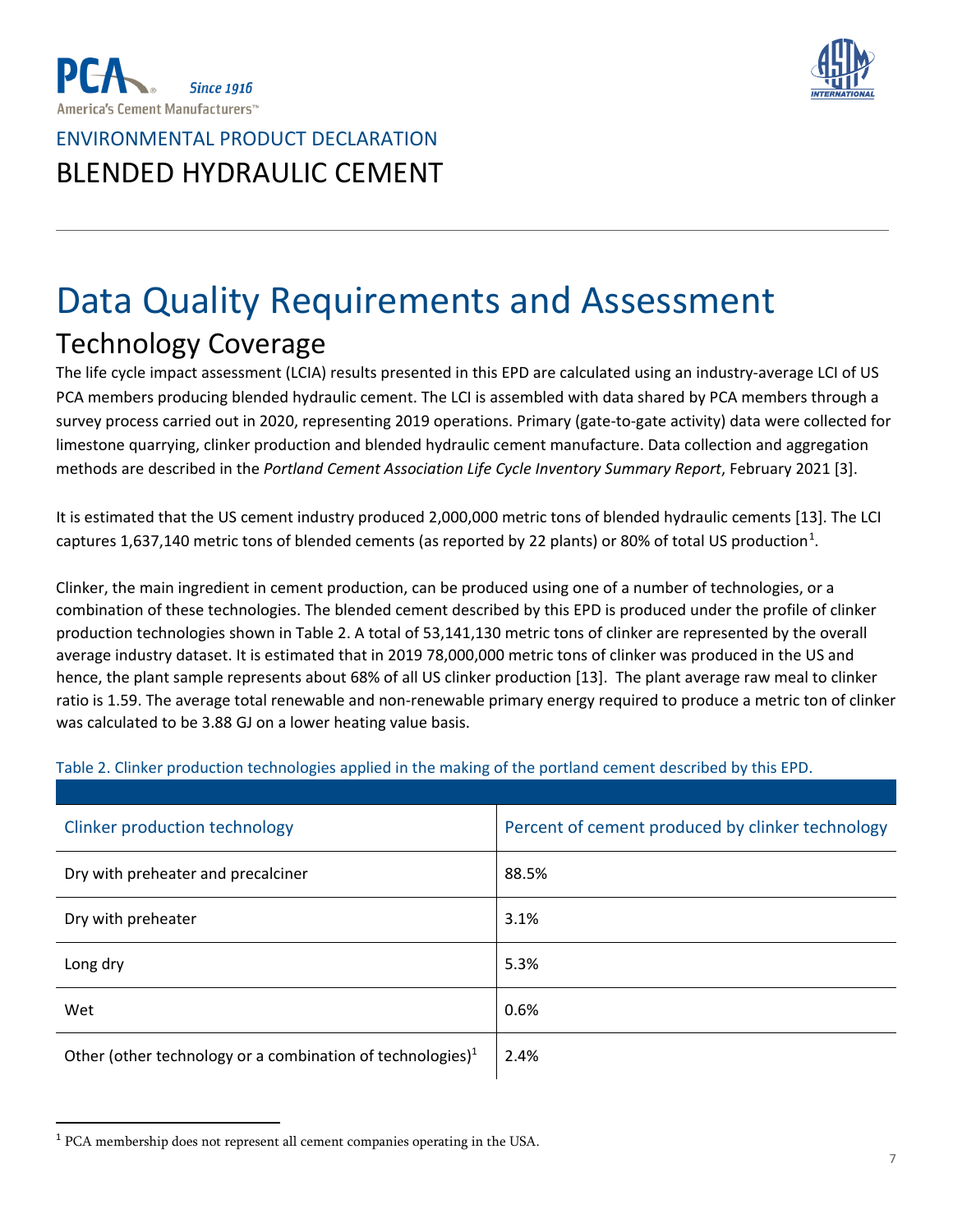



<sup>1</sup>Reported as long semi-wet/semi-dry technology.

### Geographic and Temporal Coverage

The blended cement production impacts estimated by the LCA represent cement produced in the US in 2019. Foreground data and assumptions reflect equipment, processes, and market conditions for this year. Background processes, such as some raw material operations and electricity generation (see below), are characterized by data that represent US processes where information is available. In cases where US-specific information is not available, the best available alternative information is used. Additional details describing the background data are provided in the *LCA* model and LCA database report of the N.A. version of GCCA Industry EPD Tool for cement and concrete [5]. Foreground data were collected for limestone quarrying, clinker production and Portland cement manufacture. These data are summarized in the *Portland Cement Association Life Cycle Inventory Summary Report*, February 2021 [3].

### Electricity grid mix

For electricity use modeling, the PCR requires the use of subnational electricity consumption LCIs that consider power trading between regions. To do this, the US EPA's *eGrid* 2018 data are used, which identify grid mixes for ten US regions (NERC regions) and considers regional trading [14]. A weighted average of the NERC regional mixes is applied in the LCA, where the weighting reflects the portion of blended cement produced in each region. The resulting grid mix used in the LCA is shown in Table 3.

| <b>Energy source</b> | Portion of representative grid mix |
|----------------------|------------------------------------|
| Gas                  | 35.37%                             |
| Coal and peat        | 29.81%                             |
| Nuclear              | 16.91%                             |
| Wind                 | 6.98%                              |
| Hydro                | 6.46%                              |
| <b>Biomass</b>       | 1.61%                              |
| Waste                | 1.56%                              |
| Geothermal           | 0.69%                              |
| Oil                  | 0.41%                              |
| Solar                | 0.21%                              |
| <b>TOTAL</b>         | 100%                               |

Table 3. Grid mix for blended hydraulic cement production described by this EPD.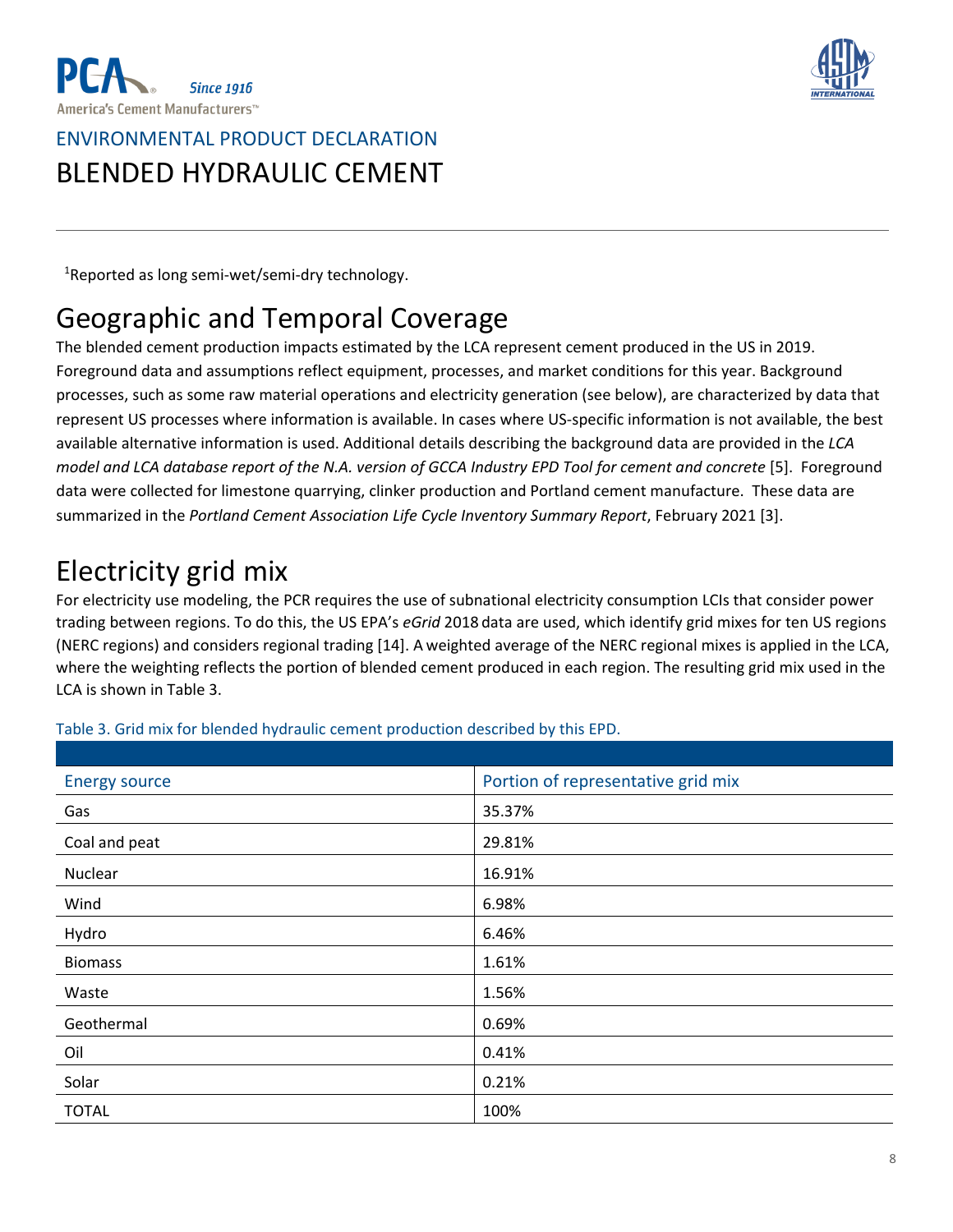



# Data Completeness, Consistency, Reproducibility and Transparency

All inputs (raw materials, ancillary and packaging materials, energy, and water) and outputs (emissions to air, water and soil, solid and liquid waste, products, co-products, and by-products) were collected, reviewed, benchmarked and modeled to complete LCI production profile for blended cements. The completeness of the cradle-to-gate process chain in terms of process steps is rigorously assessed for all cement facilities.

A review of the source of individual input and output data (direct, indirect, estimate, other) shared by participating producers was conducted and summarized in Appendix A, *Portland Cement Association Life Cycle Inventory Summary Report,* February 2021 [3].

To ensure consistency, cross checks of the energy demand and the calculated raw meal to clinker ratio against ranges reported in the *WBCSD Cement Sustainability Initiative, Cement CO2 and Energy Protocol,* v3.1 December, 2013 were conducted per each cement facility [15]. A full description of the foreground data quality assessment is provided in the *Portland Cement Association Life Cycle Inventory Summary Report*, February 2021 [3]. Activity LCI data are transparently disclosed in the LCI report, including all data sources, and this way external reproducibility of the EPD results with the GCCA Industry EPD Tool for cement and concrete is possible [3], [4].

The majority of data describing cement manufacture (including limestone quarrying and clinker production) is based on direct measurements and engineering calculations, as opposed to approximations. This is particularly true for flows that are the major contributors to impact for cement production, namely clinker production.

It should be noted that the data quality assessment here in covers only limestone, clinker and cement production inventories (i.e., activity data). An evaluation of the quality of data used to model background processes (e.g., electricity generation) has also been carried out, and the results are presented in the LCA model and LCA database reports for the *N.A. version of GCCA's Industry EPD Tool for Cement and Concr*ete [4], [5].

### Limitations

This EPD represents average industry performance for PCA Member producing blended cements. It considers only cement plants located in the US. Results may not adequately represent cement production systems that differ greatly from those captured by the data used in the underlying LCA.

This EPD is a declaration of potential environmental impact and does not support or provide definitive comparisons of the environmental performance of specific products. Only EPDs prepared from cradle-to-grave life cycle results and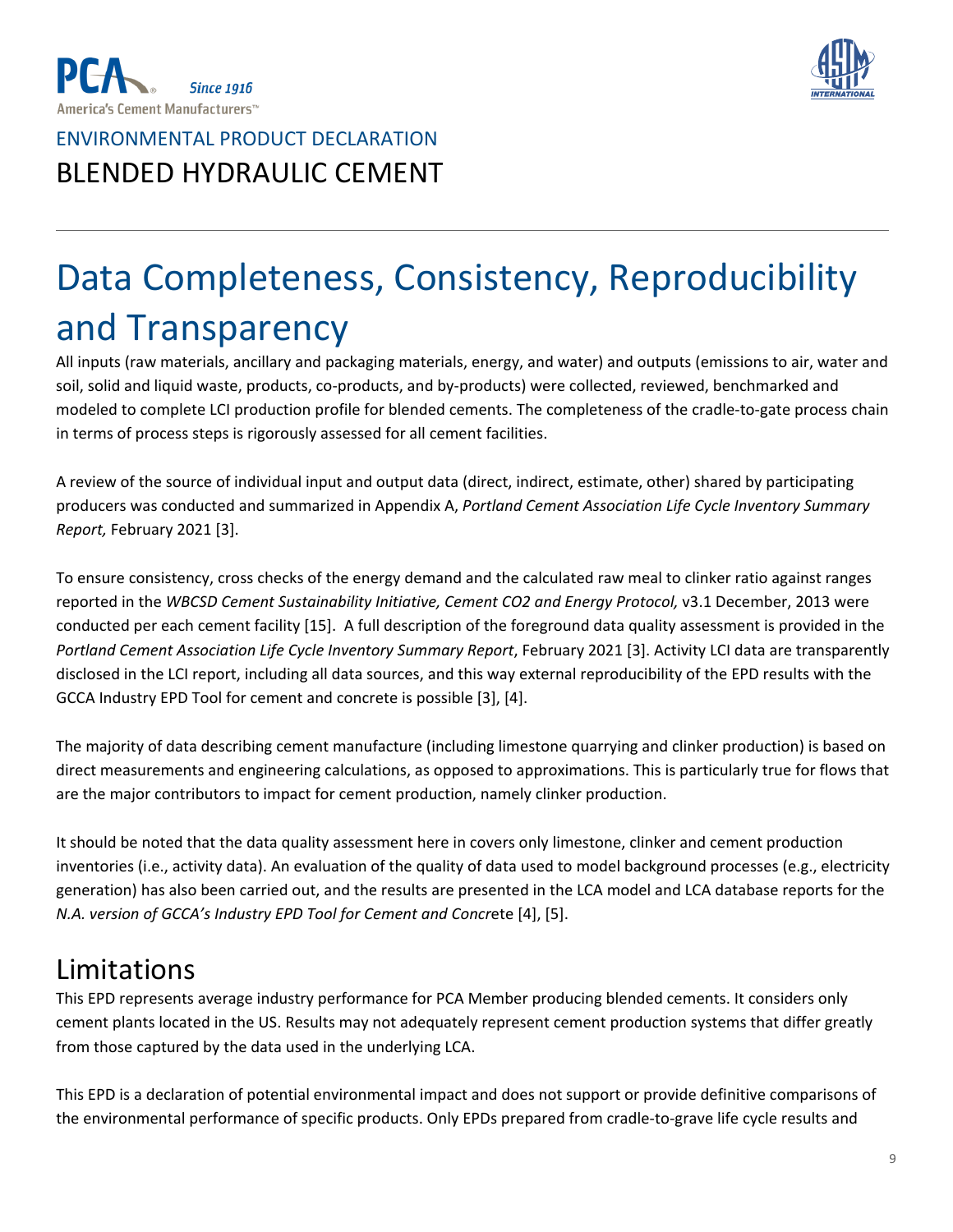



based on the same function and reference service life and quantified by the same functional unit can be used to assist purchasers and users in making informed comparisons between products.

The EPD provided here in and the underlying LCA conform to the *NSF Product Category Rule for Preparing an Environmental Product Declaration for Portland, Blended Hydraulic, Masonry, Mortar, and Plastic (Stucco) Cements*. EPDs of blended cement that follow a different PCR may not be comparable.

LCIA results are relative expressions and do not predict impacts on category endpoints, the exceeding of thresholds, safety margins or risks. Further, LCA offers a wide array of environmental impact indicators, and this EPD reports a collection of those, as specified by the PCR.

In addition to the impact results, this EPD provides several metrics related to resource consumption and waste generation. These data are informational as they do not provide a measure of impact on the environment. Further, a number of LCA impact categories and inventory items are still emerging or under development and can have high levels of uncertainty that preclude international acceptance pending further development. Use caution when interpreting results for these categories – identified with an "\*" in Table 4.

#### Supplementary information regarding LCA methodology

Additional information regarding databases and impact methodologies used for conducting the LCA for this EPD can be found in the LCA core model and LCA database reports of the N.A. version of GCCA's Industry EPD Tool for Cement and *Concrete* [4], [5].

### Life cycle assessment results

The cradle-to-gate (A1 to A3) EPD results of producing one metric ton of blended hydraulic cement are presented in Table 4.

| Impact category and inventory indicators                                    | Unit                    | <b>Blended</b><br><b>Cements</b><br>1 metric ton |
|-----------------------------------------------------------------------------|-------------------------|--------------------------------------------------|
| Global warming potential, GWP 100, IPCC 2013                                | $kq CO2$ eq             | 742                                              |
| Ozone depletion potential, ODP                                              | kg CFC-11 eq            | 1.99E-05                                         |
| Acidification potential, AP                                                 | $kq$ SO <sub>2</sub> eq | 1.46                                             |
| Eutrophication potential, EP                                                | kg N eq                 | 0.95                                             |
| Smog formation potential, SFP                                               | kg O <sub>3</sub> eg    | 26.6                                             |
| Abiotic depletion potential for non-fossil mineral resources, ADP elements* | kg Sb eg                | 1.83E-04                                         |
| Abiotic depletion potential for fossil resources, ADP fossil*               | <b>MJ Surplus</b>       | 318                                              |

#### Table 4. Production stage EPD results for blended hydraulic cements.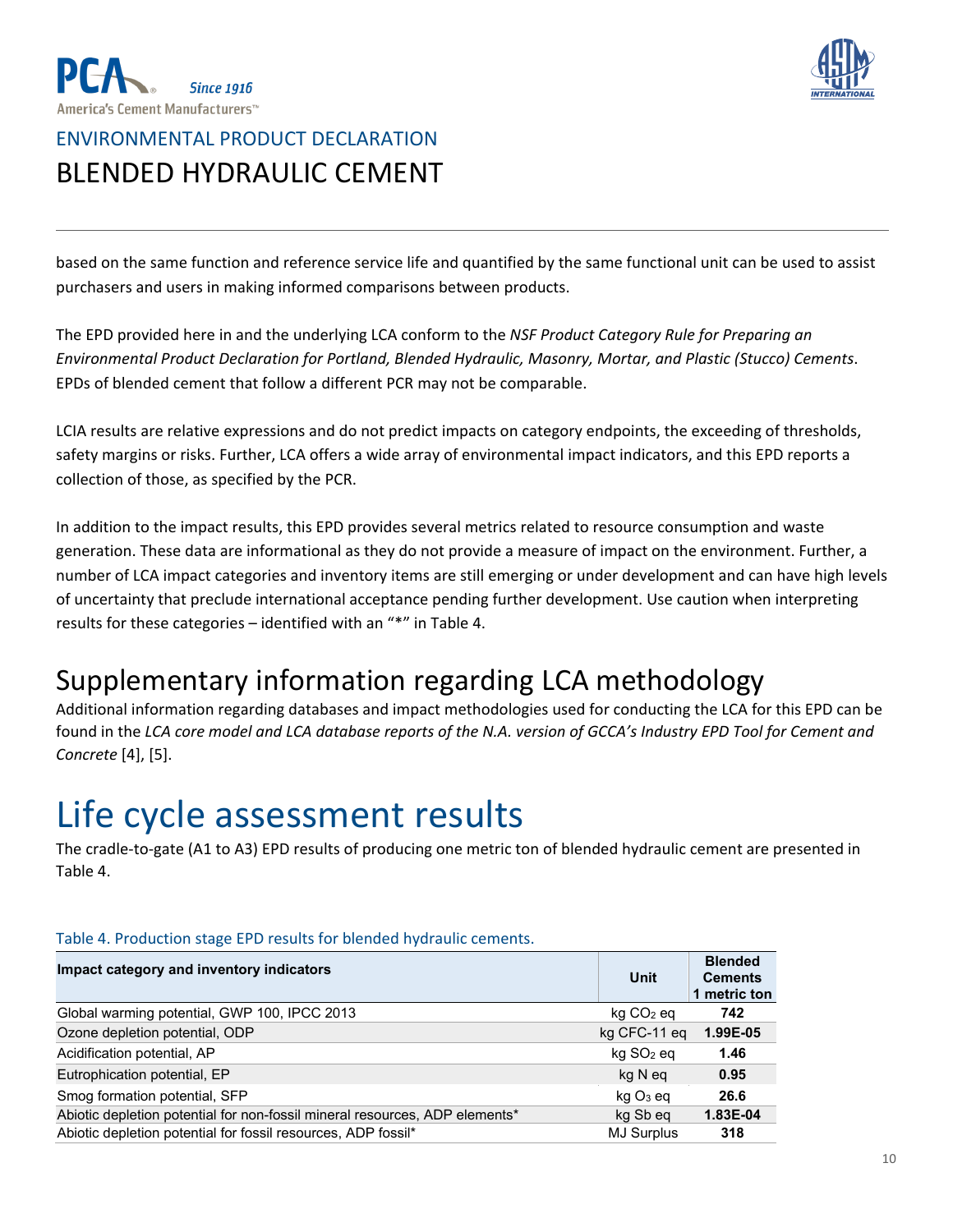



| Impact category and inventory indicators                                                  | <b>Unit</b>           | <b>Blended</b><br><b>Cements</b><br>1 metric ton |
|-------------------------------------------------------------------------------------------|-----------------------|--------------------------------------------------|
| Renewable primary resources used as an energy carrier (fuel), $RPRE^*$                    | <b>MJ LHV</b>         | 135                                              |
| Renewable primary resources with energy content used as material, RPRM*                   | MJ LHV                | 5.96                                             |
| Non-renewable primary resources used as an energy carrier (fuel), NRPRE*                  | <b>MJ LHV</b>         | 3610                                             |
| Non-renewable primary resources with energy content used as material, NRPR <sub>M</sub> * | <b>MJ LHV</b>         | $\bf{0}$                                         |
| Secondary materials, SM*                                                                  | kg                    | 264                                              |
| Renewable secondary fuels, RSF*                                                           | <b>MJ LHV</b>         | 42                                               |
| Non-renewable secondary fuels, NRSF*                                                      | <b>MJ LHV</b>         | 405                                              |
| Net use of freshwater, NFW*                                                               | m <sup>3</sup>        | 0.92                                             |
| Hazardous waste disposed, HWD*                                                            | kg                    | 9.70E-03                                         |
| Non-hazardous waste disposed, NHWD*                                                       | kg                    | 239                                              |
| High-level radioactive waste, conditioned, to final repository, HLRW*                     | kg                    | $x^{1}$                                          |
| Intermediate- and low-level radioactive waste, conditioned, to final repository, ILLRW*   | kg                    | $\mathbf{x}^{()}$                                |
| Components for re-use, CRU*                                                               | kg                    | $\bf{0}$                                         |
| Materials for recycling, MFR*                                                             | kg                    | 0.4                                              |
| Materials for energy recovery, MER*                                                       | kg                    | $\bf{0}$                                         |
| Recovered energy exported from the product system, EE*                                    | MJ LHV                | 1.50                                             |
| <b>Additional Inventory Parameters for Transparency</b>                                   |                       |                                                  |
| Global warming potential - biogenic, GWPbio*                                              | $kg CO2$ eq           | 0.73                                             |
| Fmissions from calcination*                                                               | $kg CO2$ eq           | 371                                              |
| Emissions from combustion of waste from renewable sources*                                | $kg CO2$ eq           | 0.16                                             |
| Emissions from combustion of waste from non-renewable sources*                            | kg CO <sub>2</sub> eg | 37.8                                             |

**<sup>1</sup>**) x – Not all LCA datasets for upstream materials include these impact categories and thus results may be incomplete. \*) Use caution when interpreting results for these categories.

### Interpretation

Based on the blended cement EPD results calculated with the GCCA Industry EPD Tool for cement and concrete, the following conclusions could be reached [4]. The Manufacturing module (A3) drives most of the potential environmental impacts. Manufacturing impacts are primarily driven by energy use (electricity and thermal fuels) used during the pyroprocessing of limestone in the production of clinker. Clinker content in cement similarly defines the relative environmental profile of the final cement product. Raw material extraction (A1) is the second largest contributor to the Production stage EPD results, followed by transportation (A2).

### Additional environmental information

Of the responding plants, around 15% of the facilities are ISO 9001 certified and another 29% are ISO 14001 certified or both. The rest of the plants adhere to different types of corporate or company specific internal environmental management systems, e.g., Spectra QEST [\(www.spectraqest.com/](http://www.spectraqest.com/)) which is designed to assist responsible plant personnel by tracking and notifying them of major reporting, monitoring and recordkeeping requirements, EnviroLIS, a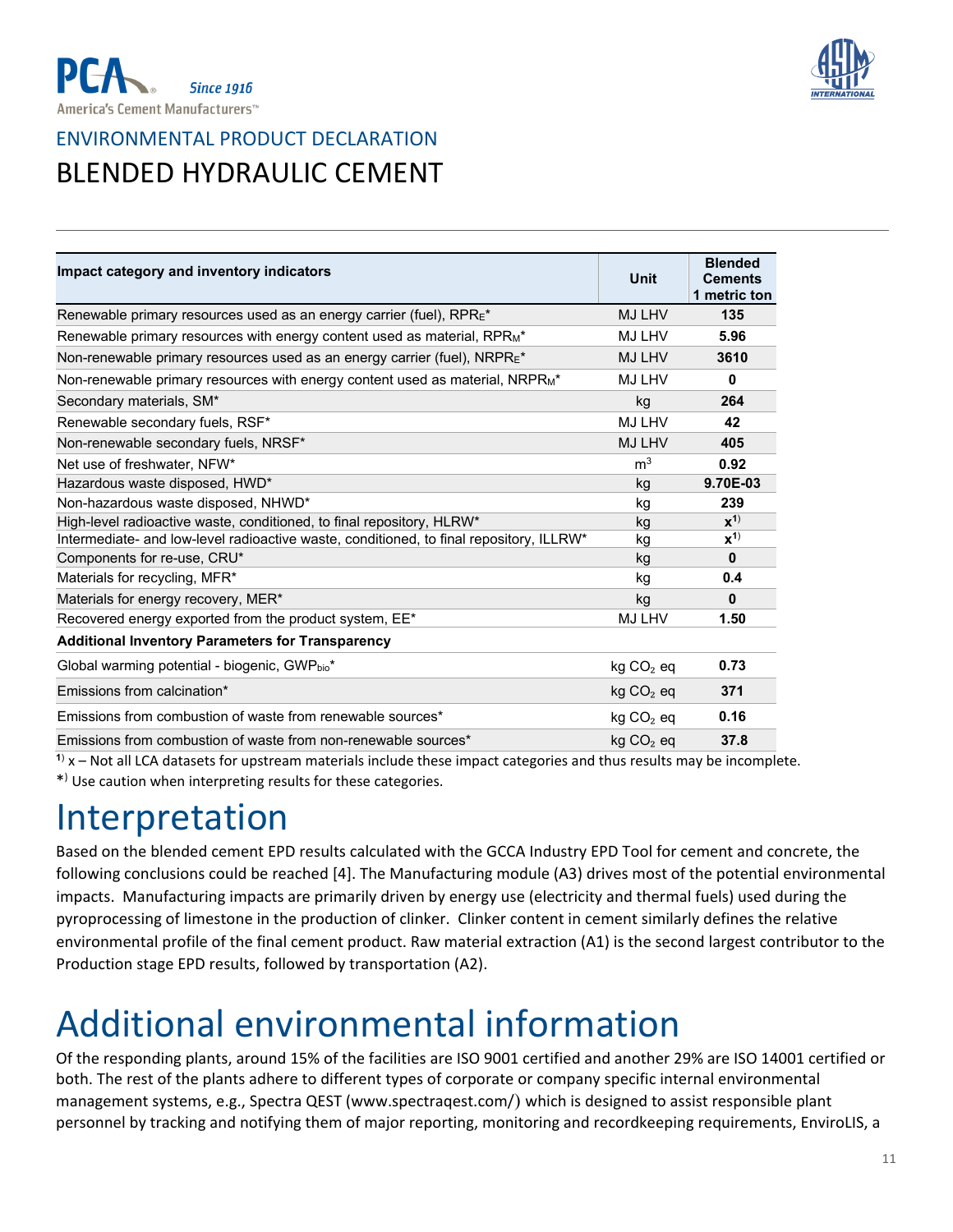



database management system to track permits and permit conditions and all environmental related tasks or maintain similar ISO 14001 environmental management system without certification.

Air pollution abatement equipment used at PCA members cement facilities may consist of any mix of the following technologies: high and low temperature baghouses, bin vents, drum filters, dry filters, cartridge filters, precipitators, water sprinklers for dust control, Selective non-catalytic reduction (SNCR), Selective catalytic reduction (SCR), wet scrubbers, dry scrubbers (dry sorbent injection, DSI), Activated Carbon Injection (ASI), and Regenerative Thermal Oxidizer (RTO).

It is also noted that about a third of the plants package some of their cements, the majority bulk load their cements for sale.

### References

- 1. ASTM C595 / C595M 20 Standard Specification for Blended Hydraulic Cements.
- 2. ASTM International, Program Operator Rules, version:8.0, 04/29/20.
- 3. Athena Sustainable Materials Institute 2021, Portland Cement Association (PCA) Life Cycle Inventory Summary Report. Prepared by: Mr. Jamie Meil, Mr. Grant Finlayson and Lindita Bushi, PhD, Prepared for: PCA, February 2021.
- 4. Global Cement and Concrete Association (GCCA) 2020. *N.A. version of Industry EPD tool for Cement and Concrete*. [https://concrete-epd-tool.org/.](https://concrete-epd-tool.org/)
- 5. GCCA and PCA, *GCCA Industry EPD Tool for Cement and Concrete (V3.0), LCA Model, North American version*, Prepared by Quantis, November 2020.
- 6. ISO 14021:2016 Environmental labels and declarations Self-declared environmental claims (Type II environmental labelling).
- 7. ISO 14025:2006 Environmental labeling and declarations Type III environmental declarations Principles and procedures.
- 8. ISO 14040:2006/Amd1:2020 Environmental management Life cycle assessment Principles and framework.
- 9. ISO 14044:2006/Amd1:2017/Amd2:2020 Environmental management Life cycle assessment Requirements and guidelines.
- 10. ISO 21930:2017 Sustainability in buildings and civil engineering works Core rules for environmental product declarations of construction products and services.
- 11. NSF International, Product Category Rule Environmental Product Declarations, PCR for Portland, Blended, Masonry, Mortar, and Plastic (Stucco) Cements, v3.1, Sept. 2020.
- 12. NSF International, Product Category Rule Environmental Product Declarations, PCR for Concrete, February 2020.
- 13. US EPA (2020) eGRID 2018. The Emissions and Generation Resource Integrated Database. [http://www.epa.gov/energy/egrid,](http://www.epa.gov/energy/egrid).
- 14. US Geological Survey (USGS), National Minerals Information Center, Cement Statistics and Information, RY 2019. [https://www.usgs.gov/centers/nmic/cement-statistics-and-information.](https://www.usgs.gov/centers/nmic/cement-statistics-and-information)
- 15. WBCSD CSI 2013: CO2 and Energy Protocol Version 3.1 of 9 December 2013. [https://www.cement-co2](https://www.cement-co2-protocol.org/en/) [protocol.org/en/](https://www.cement-co2-protocol.org/en/)